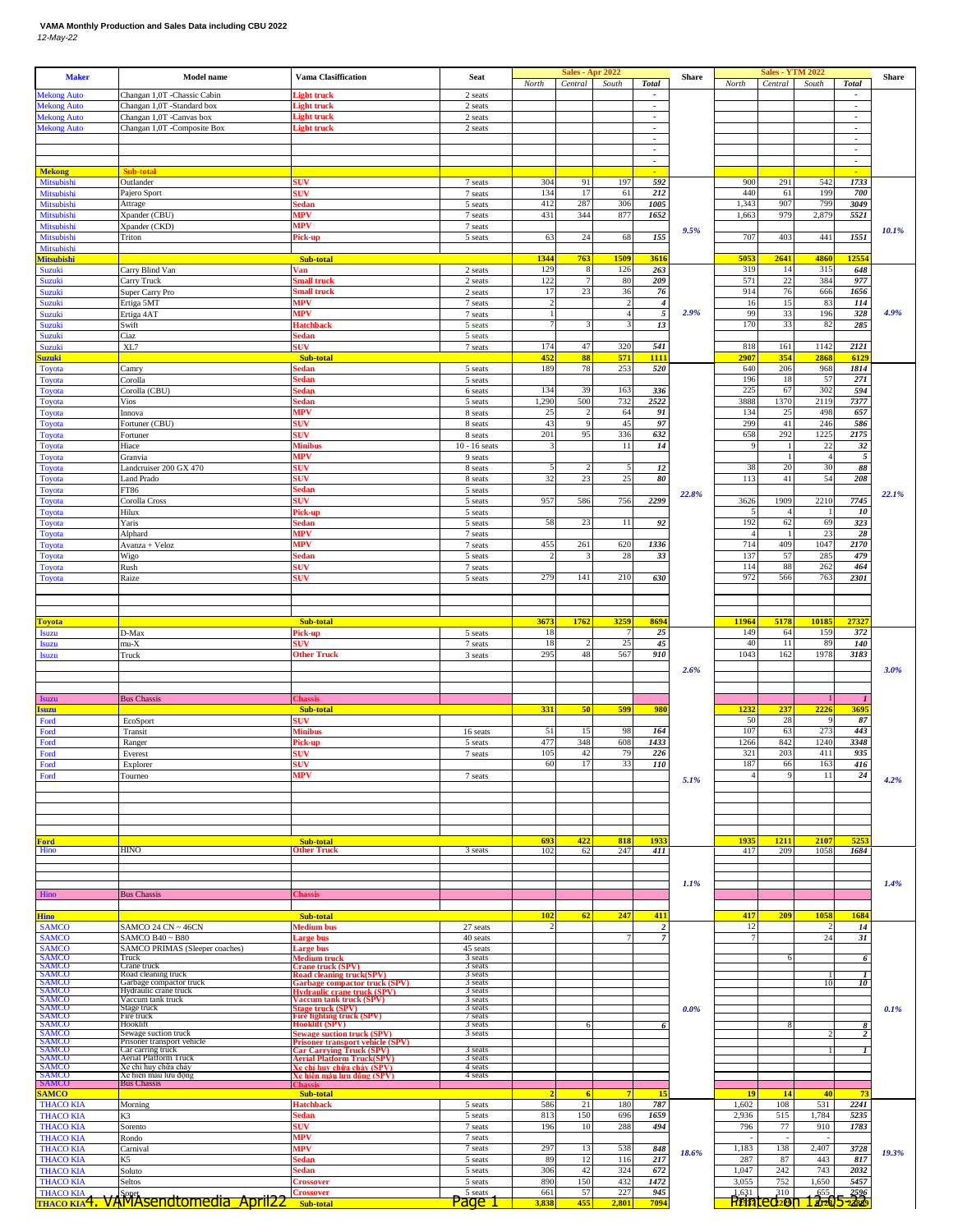| <b>Maker</b>                             | <b>Model</b> name                                                                                                      | <b>Vama Clasiffication</b>                | <b>Seat</b>                    | North                                 | Central                               | <b>Sales - Apr 2022</b><br>South           | <b>Total</b>                       | <b>Share</b> | North                    | <b>Sales - YTM 2022</b><br>Central | South                                     | <b>Total</b>             | <b>Share</b> |
|------------------------------------------|------------------------------------------------------------------------------------------------------------------------|-------------------------------------------|--------------------------------|---------------------------------------|---------------------------------------|--------------------------------------------|------------------------------------|--------------|--------------------------|------------------------------------|-------------------------------------------|--------------------------|--------------|
| <b>THACO MAZDA</b>                       | Mazda2                                                                                                                 | edan                                      | 5 seats                        | 62                                    |                                       | 42                                         | 108                                |              | 470                      | 151                                | 261                                       | 882                      |              |
| <b>THACO MAZDA</b><br><b>THACO MAZDA</b> | Mazda3<br>CX-5                                                                                                         | edan<br><b>Prossover</b>                  | 5 seats<br>5 seats             | 610<br>1,100                          | 50<br>133                             | 446<br>610                                 | 1106<br>1843                       |              | 1,625<br>3,176           | 359<br>604                         | 1,113<br>1,698                            | 3097<br>5478             |              |
| <b>THACO MAZDA</b>                       | Mazda 6                                                                                                                | edan                                      | 5 seats                        | 38                                    |                                       | 64                                         | 105                                |              | 161                      | $27\,$                             | 178                                       | 366                      |              |
| <b>THACO MAZDA</b>                       | <b>BT-50</b>                                                                                                           | Pick-up                                   | 5 seats                        | 16                                    |                                       | 11                                         | 29                                 | 10.6%        | 111                      | 42                                 | 147                                       | 300                      | 10.6%        |
| <b>THACO MAZDA</b><br><b>THACO MAZDA</b> | $CX-8$<br>$CX-3$                                                                                                       | <b>SUV</b><br>SUV                         | 7 seats<br>5 seats             | 158<br>174                            | 17<br>16                              | 255<br>105                                 | 430<br>295                         |              | 761<br>442               | 91<br>125                          | 790<br>290                                | 1642<br>857              |              |
| <b>THACO MAZDA</b>                       | $CX-30$                                                                                                                | <b>SUV</b>                                | 7 seats                        | 67                                    | $\mathbf Q$                           | 63                                         | 139                                |              | 280                      | 51                                 | 175                                       | 506                      |              |
| <b>THACO MAZDA</b>                       |                                                                                                                        | Sub-total                                 |                                | 2225                                  | 234                                   | 1596                                       | 4055                               |              | 7026                     | ۰.<br>1450                         | 4652                                      | 13128                    |              |
| <b>THACO PREMIUM</b>                     | Peugeot                                                                                                                | eugeot                                    | 7 seats                        | 489                                   | 187                                   | 409                                        | 1085                               |              | 1,921                    | 769                                | 1,579                                     | 4269                     |              |
| <b>PEUGEOT</b>                           |                                                                                                                        | Sub-total                                 |                                | 489                                   | 187                                   | 409                                        | 1085                               | 2.8%         | 1921                     | 769                                | 1579                                      | 4269                     | 3.4%         |
| <b>THACO TRUCK</b>                       | K2700 (K200)                                                                                                           | mall truck                                | 2 seats                        | 298                                   | 28                                    | 179                                        | 505                                |              | 783                      | 117                                | 592                                       | 1492                     |              |
| <b>THACO TRUCK</b><br><b>THACO TRUCK</b> | K3000 (K250)<br>Thaco truck                                                                                            | imall truck<br>Light truck                | 2 seats<br>2 seats             | 216<br>313                            | 52<br>133                             | 231<br>352                                 | 499<br>798                         |              | 1009<br>1149             | 190<br>445                         | 958<br>1338                               | 2157<br>2932             |              |
| <b>THACO TRUCK</b>                       | Thaco dumptruck (SPV)                                                                                                  | Dump truck (SPV)                          | 2 seats                        | 147                                   | 52                                    | 269                                        | 468                                | 6.0%         | 475                      | 215                                | 929                                       | 1619                     | 6.6%         |
|                                          |                                                                                                                        |                                           |                                | 974                                   | 265                                   | 1031                                       | 2270                               |              | 3416                     | 967                                | 3817                                      | 8200                     |              |
| <b>THACO TRUCK</b><br><b>BUS THACO</b>   | Thaco 28 45 seats                                                                                                      | Sub-total<br>arge bus                     | $28 \sim 45$ seats             | 9                                     | $\overline{4}$                        | 18                                         | 31                                 |              | 17                       | $\tau$                             | 37                                        | 61                       |              |
| <b>BUS THACO</b>                         | Minibus                                                                                                                | <b>Ainibus</b>                            |                                | 12<br>21                              | $\bullet$                             | 17<br>35                                   | 34<br>65                           | 0.2%         | 43<br>60                 | $22\,$<br>29                       | 41<br>78                                  | 106<br>167               | 0.1%         |
| <b>BUS THACO</b><br>Honda                | CR-V (CKD)                                                                                                             | Sub-total<br><b>SUV</b>                   | 7 seats                        | 1,192                                 | 417                                   | 484                                        | 2093                               |              | 2463                     | 892                                | 1283                                      | 4638                     |              |
| Honda                                    | CITY                                                                                                                   | edan                                      | 5 seats                        | 1,477                                 | 856                                   | 680                                        | 3013                               |              | 3293                     | 1900                               | 2080                                      | 7273                     |              |
| Honda<br>Honda                           | Jazz<br>Accord                                                                                                         | edan<br>edan                              | 5 seats<br>5 seats             | 12                                    | 11                                    | 26                                         | 49                                 |              | 19                       | 19                                 | 71                                        | 109                      |              |
| Honda                                    | Odyssey                                                                                                                | MPV                                       | 7 seats                        |                                       |                                       |                                            |                                    | 16.0%        |                          |                                    |                                           |                          | 12.3%        |
| Honda<br>Honda                           | Civic<br>Brio                                                                                                          | edan<br>edan                              | 5 seats<br>5 seats             | 38<br>123                             | 38<br>137                             | 137<br>93                                  | 213<br>353                         |              | 127<br>543               | 104<br>502                         | 455<br>386                                | 686<br>1431              |              |
| Honda                                    | HR-V                                                                                                                   | <b>SUV</b>                                | 5 seats                        | 190                                   | 100                                   | 89                                         | 379                                |              | 484                      | 322                                | 362                                       | 1168                     |              |
| <b>Honda</b>                             |                                                                                                                        | <b>Sub-Total</b>                          |                                | 3032                                  | 1555                                  | 1509                                       | 6100                               |              | 6929                     | 3739                               | 4637                                      | 15305                    |              |
| <b>VINAMOTOR</b><br><b>VINAMOTOR</b>     | Hyundai<br>Vinamotor K6                                                                                                | arge bus<br>Medium truck                  | 29-80 Seats<br>Under 10T       | 5<br>30                               |                                       |                                            | $\sqrt{5}$<br>30                   |              | 26<br>100                |                                    |                                           | 26<br>100                |              |
| <b>VINAMOTOR</b>                         | Vinamotor Cabstar                                                                                                      | imall truck                               | Under 3.5T                     |                                       |                                       |                                            |                                    | 0.1%         |                          |                                    |                                           |                          | 0.1%         |
| <b>VINAMOTOR</b>                         |                                                                                                                        | <b>Sub-Total</b>                          |                                | 35                                    |                                       |                                            | 35                                 |              | 126                      |                                    |                                           | 126                      |              |
| <b>VEAM</b>                              | <b>VEAM Motor</b>                                                                                                      | <b>Light truck</b><br><b>Medium truck</b> | $2 - 3$<br>$2 - 3$             | 29                                    |                                       | 50                                         | 86                                 |              | 83                       | 22                                 | 134                                       | 239                      |              |
| <b>VEAM</b><br><b>VEAM</b>               | MAZ                                                                                                                    |                                           |                                |                                       |                                       |                                            |                                    | 0.2%         |                          |                                    |                                           |                          | 0.2%         |
| <b>VEAM</b>                              |                                                                                                                        |                                           |                                | 29                                    | 7                                     | 50                                         | 86                                 |              | 83                       | 22                                 | 134                                       | 239                      |              |
| <b>TCIEV</b>                             | Sunny XL                                                                                                               | <b>Sedan</b>                              | 5 seats                        |                                       |                                       |                                            |                                    |              |                          |                                    |                                           |                          |              |
| <b>TCIEV</b>                             | Sunny XV                                                                                                               | sedan                                     | 5 seats                        |                                       |                                       |                                            |                                    |              |                          |                                    |                                           |                          |              |
| <b>TCIEV</b><br><b>TCIEV</b>             | X-Trail 2.0L<br>X-Trail 2.5L                                                                                           | <b>SUV</b><br><b>SUV</b>                  | $5 + 2$ seats<br>$5 + 2$ seats |                                       |                                       |                                            |                                    |              |                          |                                    |                                           |                          |              |
| <b>TCIEV</b>                             |                                                                                                                        |                                           |                                |                                       |                                       |                                            |                                    |              |                          |                                    |                                           |                          |              |
| <b>HYUNDAI</b>                           | County                                                                                                                 | <b>Medium</b> bus                         | 29 seats                       |                                       |                                       |                                            |                                    |              |                          |                                    |                                           |                          |              |
| <b>HYUNDAI</b>                           | Mighty CBU                                                                                                             | <b>Light truck</b>                        | 3 seats                        |                                       |                                       |                                            |                                    | 0.6%         |                          |                                    |                                           |                          | 0.6%         |
| <b>HYUNDAI</b>                           | Mighty CKD                                                                                                             | Light truck                               | 3 seats                        | 95<br>95                              | 21                                    | 119                                        | 235                                |              | 273                      | 59<br>59                           | 387                                       | 719                      |              |
| <b>DOTHANH</b><br><b>VIDABUS</b>         | G8                                                                                                                     | Large bus                                 | 29-34 seats                    |                                       | 21                                    | 119                                        | 235                                |              | 273                      |                                    | 387                                       | 719                      |              |
| <b>VIDABUS</b>                           | G11                                                                                                                    | arge bus                                  | 47 seats                       |                                       |                                       |                                            |                                    |              |                          |                                    |                                           |                          |              |
| <b>VIDABUS</b><br><b>VIDABUS</b>         | G12<br><b>GVD090</b>                                                                                                   | arge bus<br>arge bus.                     | 47 seats                       |                                       |                                       |                                            |                                    |              |                          |                                    |                                           |                          |              |
| <b>VIDABUS</b>                           | GDW6117                                                                                                                | arge bus                                  | 47 seats                       |                                       |                                       |                                            |                                    |              |                          |                                    |                                           |                          |              |
| <b>VIDABUS</b>                           | Lestar                                                                                                                 | Medium bus                                | 29 seats                       |                                       |                                       |                                            |                                    |              |                          |                                    |                                           |                          | 0.0%         |
| <b>VIDABUS</b><br><b>VIDABUS</b>         | <b>BC095</b><br><b>BC110</b>                                                                                           | <b>City bus</b><br><b>City bus</b>        | 60 seats<br>70-80 seats        |                                       |                                       |                                            |                                    |              |                          |                                    |                                           |                          |              |
| <b>VIDABUS</b>                           | <b>BS 106 CNG</b>                                                                                                      | City bus                                  |                                |                                       |                                       |                                            |                                    |              |                          |                                    |                                           |                          |              |
| <b>VIDABUS</b><br><b>VIDABUS</b>         | <b>BS 106 DIESEL</b><br>BS 090 DIESEL                                                                                  | <b>City</b> bus<br><b>City bus</b>        |                                |                                       |                                       |                                            |                                    |              |                          |                                    |                                           | $\overline{7}$           |              |
|                                          |                                                                                                                        |                                           |                                |                                       |                                       |                                            |                                    |              |                          |                                    |                                           |                          |              |
| <b>DAEWOO BUS</b>                        |                                                                                                                        | <b>Sub-Total</b>                          |                                |                                       |                                       |                                            |                                    |              |                          |                                    |                                           |                          |              |
|                                          |                                                                                                                        |                                           |                                |                                       |                                       |                                            |                                    |              |                          |                                    |                                           |                          |              |
|                                          |                                                                                                                        |                                           |                                |                                       |                                       |                                            |                                    |              |                          |                                    |                                           |                          |              |
|                                          |                                                                                                                        |                                           |                                |                                       |                                       |                                            |                                    |              |                          |                                    |                                           |                          |              |
|                                          |                                                                                                                        |                                           |                                |                                       |                                       |                                            |                                    |              |                          |                                    |                                           |                          |              |
|                                          |                                                                                                                        | <b>Sub-Total</b>                          |                                |                                       |                                       |                                            |                                    |              |                          |                                    |                                           |                          |              |
|                                          |                                                                                                                        |                                           |                                |                                       |                                       | <b>Sales - Apr 2022</b>                    |                                    |              |                          | <b>Sales - YTM 2022</b>            |                                           |                          |              |
| <b>No</b>                                | <b>Vehicle Type</b>                                                                                                    |                                           |                                | <b>North</b>                          | Central South                         |                                            | <b>Total</b>                       |              | <b>North</b>             | Central South                      |                                           | <b>Total</b>             |              |
|                                          | Passenger cars (PC)                                                                                                    |                                           |                                |                                       |                                       |                                            |                                    |              |                          |                                    |                                           |                          |              |
| $\mathbf{1}$<br>$\overline{2}$           | Sedans<br>Sport utility vehicles (SUV)                                                                                 |                                           |                                | 5,653<br>4,289                        | 2,233<br>1,641                        | 4,117<br>3,376                             | 12,003<br>9,306                    |              | 17,129<br>13,802         | 6,593<br>5,336                     | 12,113<br>11,155                          | 35,835<br>30,293         |              |
| 3                                        | <b>Cross-over cars</b>                                                                                                 |                                           |                                | 2,651                                 | 340                                   | 1,269                                      | 4,260                              |              | 7,862                    | 1,666                              | 4,003                                     | 13,531                   |              |
| 4<br>5                                   | Multi-purpose vehicles (MPV)<br><b>Convertible cars</b>                                                                |                                           |                                | 1,211<br>$\sim$                       | 620<br>$\mathcal{L}$                  | 2,105                                      | 3,936                              |              | 3,817                    | 1,610                              | 7,148                                     | 12,575                   |              |
| 6                                        | Hatchback                                                                                                              |                                           |                                | 593                                   | 24                                    | 183                                        | 800                                |              | 1,772                    | 141                                | 613                                       | 2,526                    |              |
| $\tau$<br>8                              | Others (please specify)                                                                                                |                                           |                                | $\sim$<br>$\mathcal{L}_{\mathcal{A}}$ | $\sim$<br>$\mathcal{L}_{\mathcal{A}}$ | $\overline{\phantom{a}}$<br>$\blacksquare$ | $\sim$<br>$\sim$                   |              |                          |                                    | $\overline{\phantom{a}}$                  | $\overline{\phantom{a}}$ |              |
| 9                                        | Mercedes-Benz's PC subtotal<br>Lexus's PC subtotal                                                                     |                                           |                                | 144                                   | $\blacksquare$                        | 87                                         | 231                                |              | 355                      |                                    | 270                                       | 625                      |              |
| 10                                       | <b>Thaco Premium subtotal</b>                                                                                          |                                           |                                | 48                                    | 13                                    | 57                                         | 118                                |              | 237                      | 40                                 | 265                                       | 542                      |              |
| 11                                       | <b>Thaco Peugeot's PC subtotal</b><br><b>Subtotal</b>                                                                  |                                           |                                | 489<br>15,078                         | 187<br>5,058                          | 409<br>11,603                              | 1,085<br>31,739                    |              | 1,921<br>46,895          | 769<br>16,155                      | 1,579<br>37,146                           | 4,269<br>######          |              |
|                                          | In percentage $(\% )$                                                                                                  |                                           |                                | 47.51%                                | 15.94%                                | 36.56%                                     | 100.00%                            |              | 46.80%                   | 16.12%                             | 37.07%                                    | 100.00%                  |              |
| $\mathbf{I}\mathbf{I}$                   | <b>Commercial vehicles (CV)</b><br><b>Trucks</b>                                                                       |                                           |                                |                                       |                                       |                                            |                                    |              |                          |                                    |                                           |                          |              |
| 11                                       | Pick-ups                                                                                                               |                                           |                                | 574                                   | 374                                   | 694                                        | 1,642                              |              | 2,238                    | 1,355                              | 1,988                                     | 5,581                    |              |
| 12                                       | Vans                                                                                                                   |                                           |                                | 129                                   | 8                                     | 126                                        | 263                                |              | 319                      | 14                                 | 315                                       | 648                      |              |
| 13<br>14                                 | Small trucks $(G.V.M \le 5,000$ Kg)<br>Light trucks (5,000 Kg ≤ G.V.M ≤ 10,000 Kg)                                     |                                           |                                | 653<br>437                            | 110<br>161                            | 526<br>521                                 | 1,289<br>1,119                     |              | 3,277<br>1,505           | 405<br>526                         | 2,600<br>1,859                            | 6,282<br>3,890           |              |
| 15                                       | Medium trucks (10,000 Kg < G.V.M $\leq$ 24,000 Kg)                                                                     |                                           |                                | 30                                    | $\blacksquare$                        | $\overline{\phantom{a}}$                   | 30                                 |              | 100                      | 6                                  | $\sim$                                    | 106                      |              |
| 16<br>17                                 | $(24,000 \text{ Kg} <$ G.V.M < 45,000 Kg)<br><b>Heavy-duty trucks</b><br>$(G.V.M \ge 45,000 Kg)$<br>Super heavy trucks |                                           |                                | $\sim$                                | $\sim$                                | $\overline{\phantom{a}}$                   | $\sim$                             |              | $\overline{\phantom{a}}$ | ÷                                  |                                           | $\tilde{\phantom{a}}$    |              |
| 18                                       | <b>Other Trucks</b>                                                                                                    |                                           |                                | 397                                   | 110                                   | 814                                        | 1,321                              |              | 1,460                    | 371                                | 3,036                                     | 4,867                    |              |
| 19<br>20                                 | <b>Tractor trucks</b><br>Mercedes-Benz's CV (FUSO) subtotal                                                            |                                           |                                | $\sim$<br>$\sim$                      | $\sim$<br>$\mathbf{r}$                | $\overline{\phantom{a}}$<br>$\sim$         | $\overline{\phantom{a}}$<br>$\sim$ |              | $\sim$                   | $\sim$                             | $\sim$                                    | $\sim$                   |              |
|                                          | <b>Subtotal</b>                                                                                                        |                                           |                                | 2,220                                 | 763                                   | 2,681                                      | 5,664                              |              | 8,899                    | 2,677                              | 9,798                                     | 21,374                   |              |
|                                          | In percentage $(\% )$                                                                                                  |                                           |                                | 39.19%                                | 13.47%                                | 47.33%                                     | 100.00%                            |              | 41.63%                   | 12.52%                             |                                           | 45.84% 100.00%           |              |
| 21                                       | <b>Buses</b><br>Minibuses [(10-16) seats]                                                                              |                                           |                                | 66                                    | 20                                    | 126                                        | 212                                |              | 159                      | 86                                 | 336                                       | 581                      |              |
|                                          | $^{22}_{23}$ 4. VAMA seneration edia_ $^{47,30}_{123}$                                                                 |                                           | Page 2                         | $\overline{\mathbf{c}}$<br>14         |                                       |                                            | $\overline{\mathbf{c}}$            |              |                          |                                    | Printed on $12\frac{2}{9}05-2\frac{1}{8}$ |                          |              |
|                                          |                                                                                                                        |                                           |                                |                                       | $\overline{4}$                        | 25                                         | 43                                 |              |                          |                                    |                                           |                          |              |